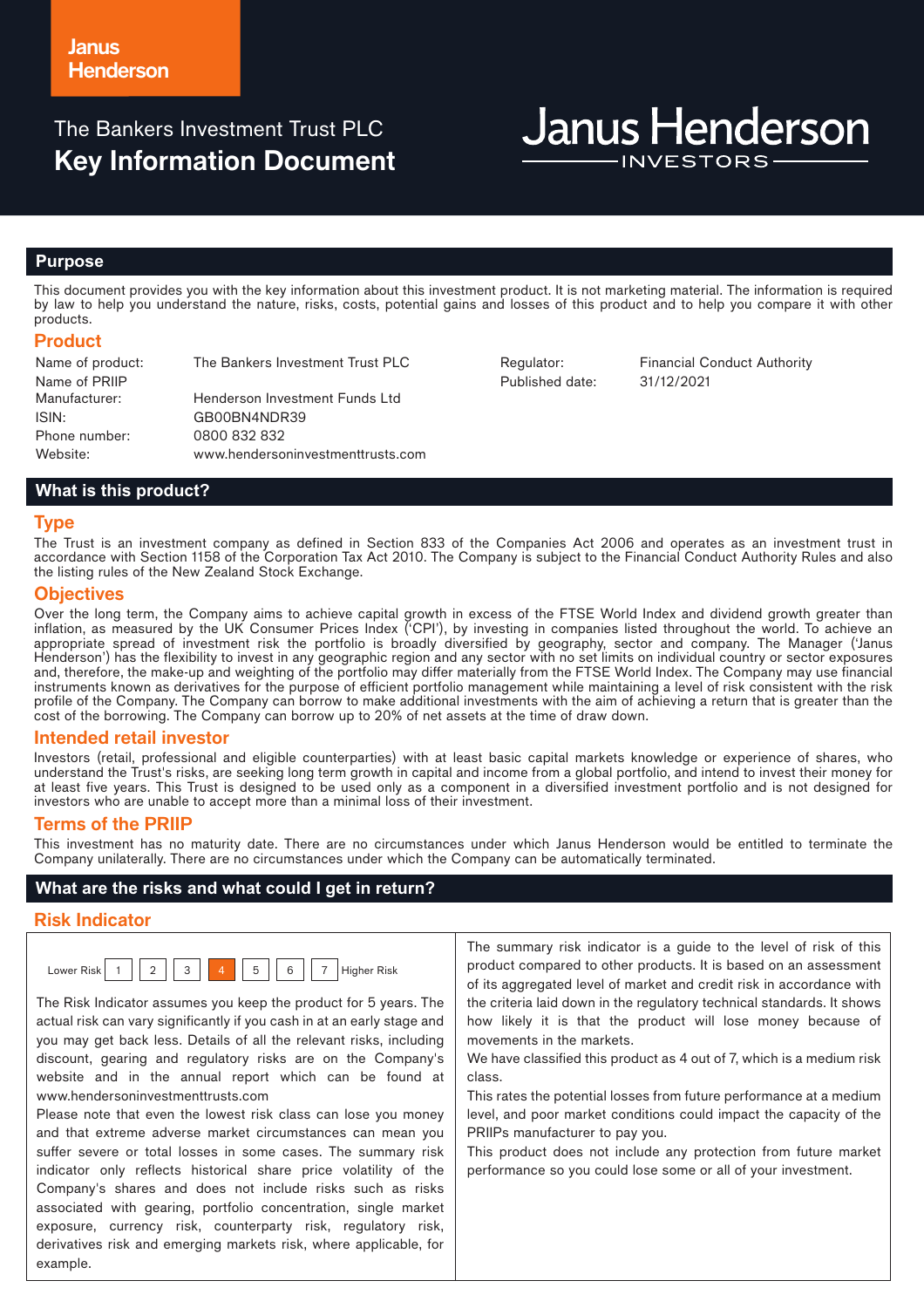# Janus Henderson **INVESTORS**

# **Performance Scenarios**

| Investment £10,000         |                                     |            |            |            |
|----------------------------|-------------------------------------|------------|------------|------------|
| <b>Scenarios</b>           |                                     | 1 year     | 3 years    | 5 years    |
| <b>Stress scenario</b>     | What you might get back after costs | £1,385.44  | £5,360.92  | £4,373.92  |
|                            | Average return each year            | $-86.15%$  | $-18.76%$  | $-15.24%$  |
| Unfavourable scenario      | What you might get back after costs | £8,921.83  | £9,527.65  | £10,730.85 |
|                            | Average return each year            | $-10.78%$  | $-1.60%$   | 1.42%      |
| Moderate scenario          | What you might get back after costs | £11,256.20 | £14,256.19 | £18,055.75 |
|                            | Average return each year            | 12.56%     | 12.55%     | 12.54%     |
| <b>Favourable scenario</b> | What you might get back after costs | £14,192.13 | £21,317.67 | £30,360.93 |
|                            | Average return each year            | 41.92%     | 28.70%     | 24.87%     |

This table shows the money you could get back over the next 5 years, under different scenarios, assuming that you invest £10,000 for 5 years.

The scenarios are calculated on historical share price total return performance figures from the last 5 years when markets have been particularly strong and might not be replicated in the future. When there has been steady and consistent growth over the relevant period of time it can make the performance scenarios look overly optimistic; past performance is not a guide to future performance and future returns could be significantly different from those shown. The returns shown are produced by applying a prescribed formula to the Trust's returns over the last five years. They are not intended to show that the past performance of the Trust is expected to continue or to indicate which scenario is most likely over the time periods shown. The stress scenario outcome, which is calculated using a prescribed formula based on the Trust's worst performing days over the last 5 years, shows what you may have got back in extreme market circumstances but does not take into account the scenario where the share price of the investment falls to zero and your maximum loss would be the full amount of your investment.

The scenarios shown illustrate how your investment could perform. You can compare them with the scenarios of other products.

The scenarios presented are an estimate of future performance based on evidence from the past and are not an exact indicator. What you get will vary depending on how the market performs and how long you keep the investment.

The figures shown include all the costs of the product itself but may not include all the costs that you pay to your advisor or distributor. The figures do not take into account your personal tax situation, which may also affect how much you get back.

## **What happens if Henderson Investment Funds is unable to pay out?**

In the event of the default or liquidation of Henderson Investment Funds Limited, there would be no direct impact on investors as the assets in the Trust are held independently of Henderson. The Board of the Trust would seek to find a new investment manager. However, a default by the Trust or any of the underlying holdings could affect the value of your investment. You may sell your shares at any time on the London Stock Exchange using your share dealing service. Your shares are sold to another buyer in the market and not directly to the Trust or Henderson Investment Funds Limited. If the Trust goes into liquidation the investments will be sold and you will receive your pro rata share of the proceeds after settlement of any liabilities. Investment trusts are not covered by the Financial Services Compensation Scheme.

# **What are the costs?**

The Reduction in Yield (RIY) shows what impact the total costs you pay will have on the investment return you might get. The total costs take into account one-off, ongoing and incidental costs. The amounts shown here are the cumulative costs of the product itself, for three different holding periods. They include potential early exit penalties. The figures assume you invest £10,000. The figures are estimates and may change in the future.

# **Costs over time**

| Investment £10,000 Scenarios    | If you cash in after 1<br>vear | If you cash in after 3<br><b>vears</b> | $\blacksquare$ If you cash in after 5 $\blacksquare$<br><b>vears</b> |
|---------------------------------|--------------------------------|----------------------------------------|----------------------------------------------------------------------|
| Total costs                     | £89.44                         | £265.93                                | £439.28                                                              |
| Impact on return (RIY) per year | 0.89%                          | $0.89\%$                               | 0.89%                                                                |

The person selling you or advising you about this product may charge you other costs. If so, this person will provide you with information about these costs, and show you the impact that all costs will have on your investment over time.